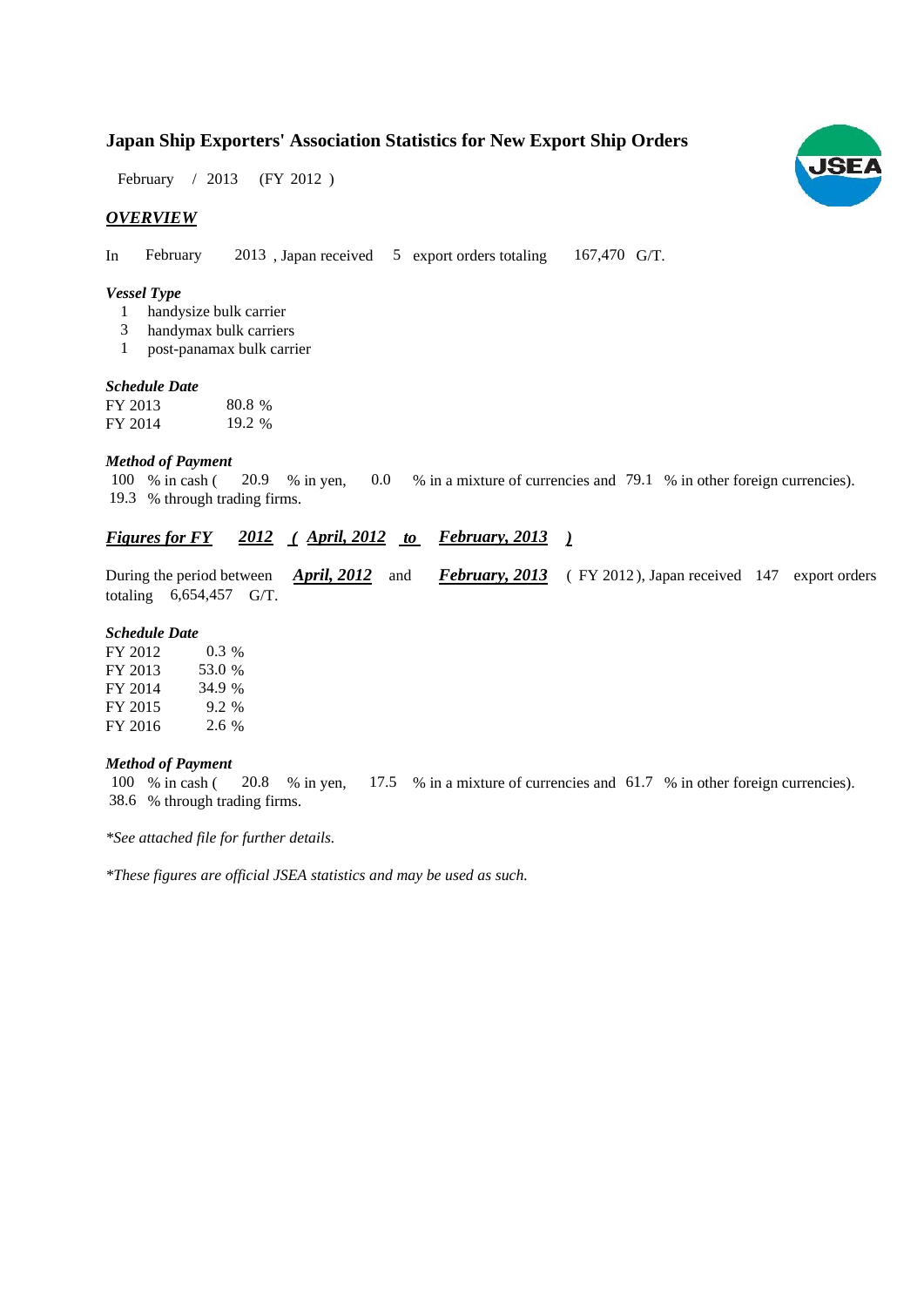### New Export Orders Placed in February 2013 (FY 2012) Based on Fiscal Year

JSEA (March 2013)<br>Jan 13 to Feb 13 No. G/T No. G/T No. G/T No. G/T No. G/T No. G/T No. G/T No. G/T $\mathrm{G}/\mathrm{T}$ General Cargos | 11| 672,972|| 7| 414,598| 0| 0| 0| 0| 1| 20,600| 0| 0| 8| 435,198|| 1| 20,600 Bulk Carriers 176 6,650,098 69 2,698,924 22 897,150 19 609,990 9 506,925 5 167,470 124 4,880,459 14 674,395 Tankers | 7| 455,236|| 13| 1,288,400| 1| 4,100| 1| 46,300| 0| 0| 0| 0| 0 Combined Carriers 0 0 0 0 0 0 0 0 0 0 0 0 0 0 0 0 $\overline{0}$ Others 4 302,200 0 0 0 0 0 0 0 0 0 0 0 0 0 0 Total 198 8,080,506 89 4,401,922 23 901,250 20 656,290 10 527,525 5 167,470 147 6,654,457 15 694,995 FY 2012 / FY2011 (%) \* 65.1 111.8 111.8 116.5 54.6 81.1 41.9 95.6 \*\* 66.2 In CGT 3,929,443 2,114,921 411,726 329,860 216,775 82,402 3,155,684 299,177 Description Apr 11 to Mar 12 Apr 12 to Oct 12 November 2012 December 2012<br>No. 6/T No. 6/T No. 6/T No. 6/T January 2013 February 2013 Apr 12 to Feb 12

*Figures for shipbuilding orders of 500 G/T and over for export as steel vessels placed with JSEA members are covered.*

\*FY 2011/FY2010

\*\*Calendar Year 2012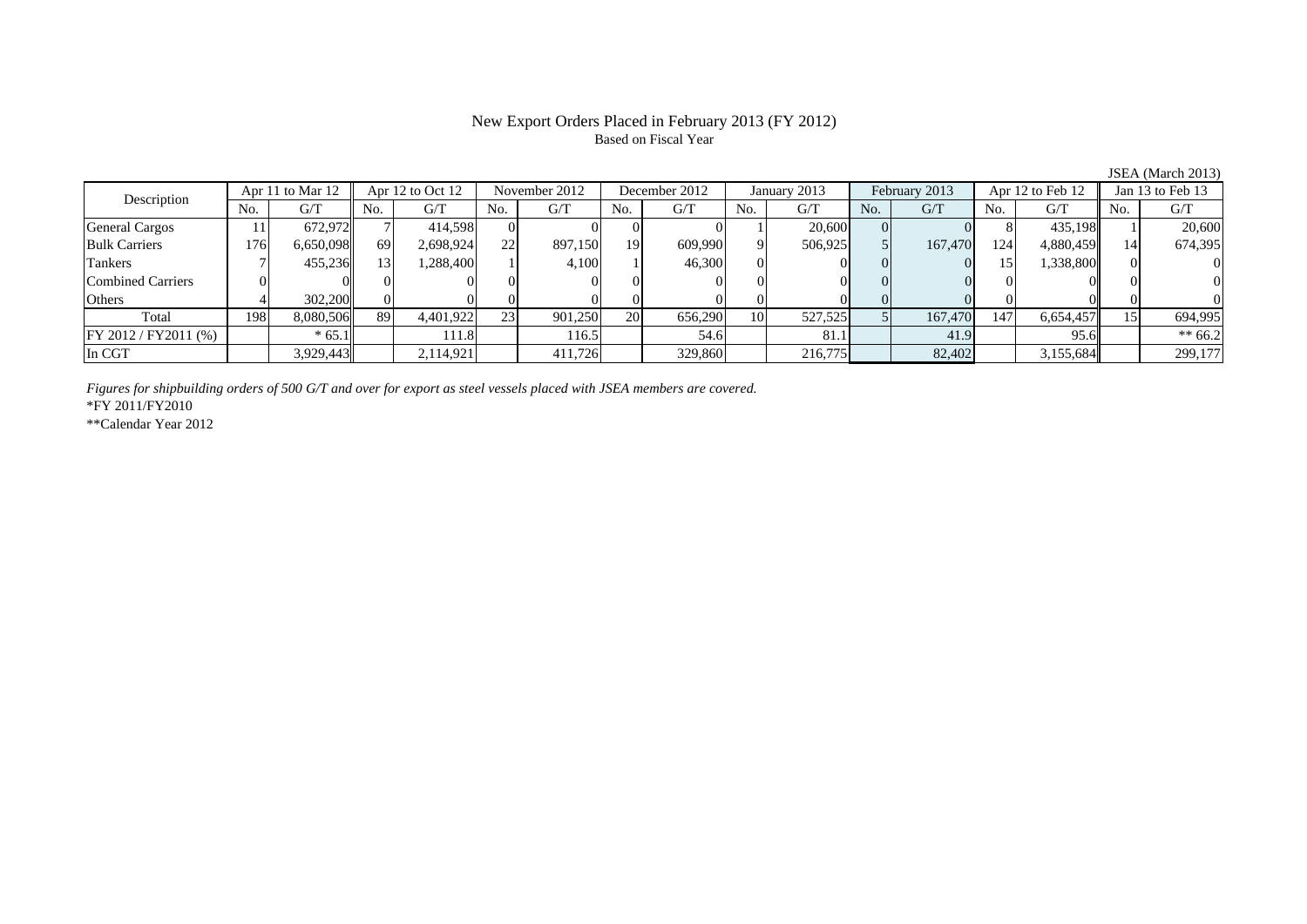## Export Ships Delivered in February 2013 (FY 2012) Based on Fiscal Year

No. G/T No. G/T No. G/T No. G/T No. G/T No. G/T No. G/T No. G/T $G/T$ General Cargos ( 19 1,008,576 10 672,620 0 0 1 96,790 1 61,106 1 4,680 13 835,196 2 65,786 Bulk Carriers 279 11,594,200 175 7,255,410 15 610,631 12 541,173 35 1,465,424 19 1,087,556 256 10,960,194 54 2,552,980 Tankers 55 3,325,557 19 1,268,205 0 0 0 0 5 338,747 2 41,627 26 1,648,579 7 380,374 Combined Carriers 0 0 0 0 0 0 0 0 0 0 0 0 0 0 0 0Others 0 0 0 0 0 0 0 0 0 0 0 0 0 0 0 0Total 353 15,928,333 204 9,196,235 15 610,631 13 637,963 41 1,865,277 22 1,133,863 295 13,443,969 63 2,999,140 FY 2012 / FY2011 (%) \* 92.8 102.8 102.8 41.2 70.9 101.8 111.0 94.8 \*\* 105.1 In CGT | | 7,084,729|| | 4,080,388| | 285,867| | 278,450| | 821,638| | 452,817| | 5,919,160|| | 1,274,455 Description Apr 11 to Mar 12 Apr 12 to Oct 12 November 2012 December 2012 January 2013 February 2013 Apr 12 to Feb 13 Jan 13 to Feb 13 January 2013 February 2013 Apr 12 to Feb 13

*Deliveries of new shipbuilding orders of 500 G/T and over for export as steel vessels placed with JSEA members are covered.*

\*FY 2011/FY2010

\*\*Calendar Year 2012

JSEA (March 2013)